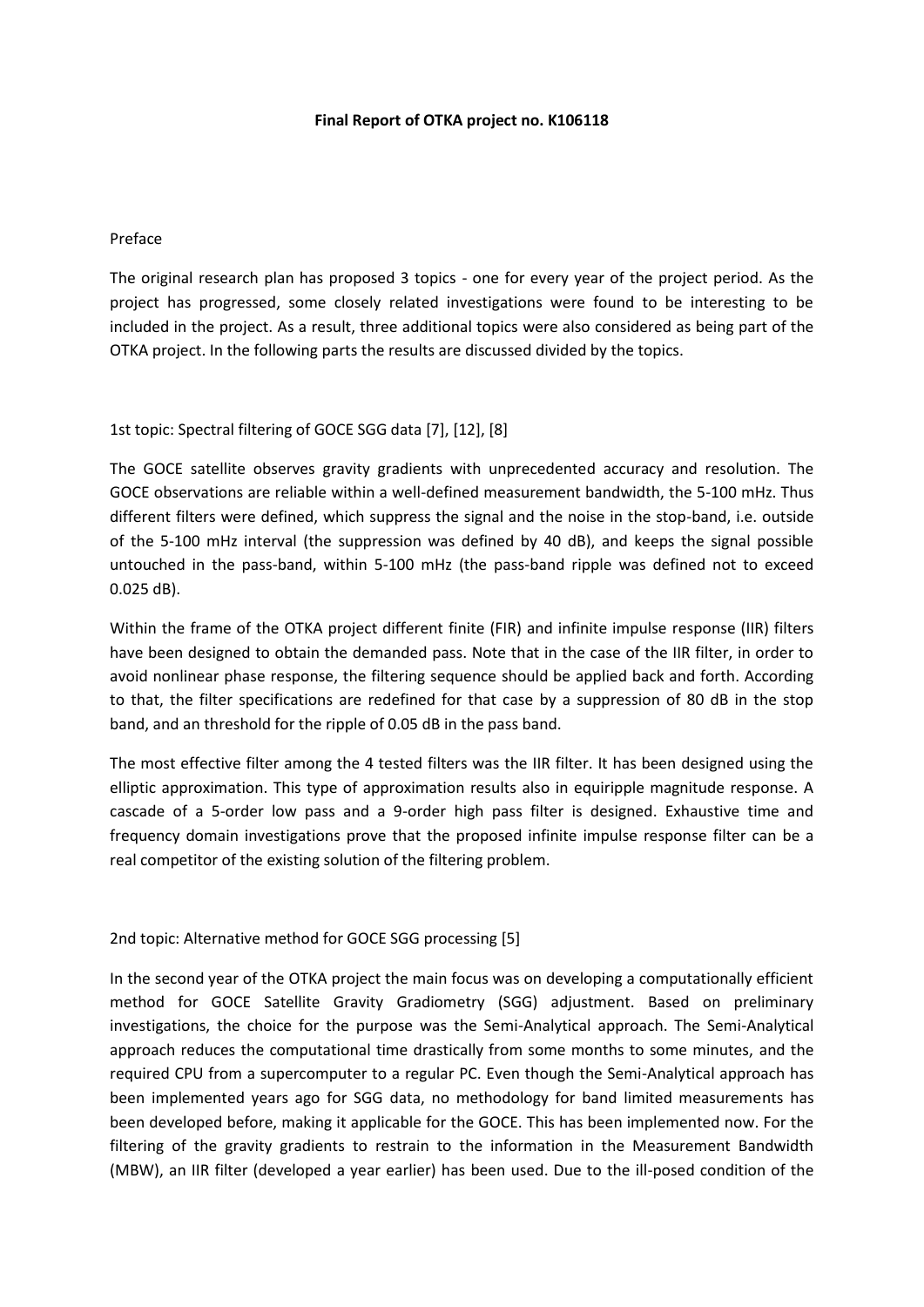normal matrix of the adjustment, regularization of that has been implemented, determining an optimal regularization factor for each gravity gradients. The Semi-Analytical adjustment is implemented for GOCE SGG only so far, thus no full gravity field solution can be achieved, which could be done only by the inclusion of GOCE Satellite-to-Satellite Tracking (SST) data as well. The SST would be needed for recovering the long-wavelength gravity signal.

With the use of the developed band limited Semi-Analytical method, tests on the signal content of the filtered SGG data in the spherical harmonic (or Legendre) domain has been performed, i.e. the propagation of the effect of the filtering (in the time-domain) to the spherical harmonic domain was investigated. More specifically, it was determined that which spherical harmonics are affected by the spectral filtering, how the signal content of the observations is changed by degrees and orders of the spherical harmonics. By defining the signal content of the observed SGG as a function of degree and order, degrees for need of additional gravity data and of regularization in the processing sequence can be identified. As for the results, it was found that the filtering of the observations along the orbit demolishes the long-wavelength information up to degree 40, with the exception of the Vxz gradient, which is gaining the full power around degree 70. Basically, the signal content was found to be significantly influenced by the noise content of the long-wavelength observations, which has unlikely leaked into the middle- and short-wavelength signal. This effect is more emphasized for the (near- )zonals. At the other end of the MBW, no actual degree of signal loss could be detected. The signal is gradually vanishing until the high degrees. According to these findings, for SGG-only solutions Kaula regularization of the (near-)zonals is suggested. Furthermore, a Kaula regularization on the shortwavelength coefficients is suggested to be applied, starting from degree and order of approximately 150.

# 3rd topic: Application for GOCE gravity information for regional gravity field modelling [16], [17]

The last year of the project was concentrating on regional use of GOCE-borne gravity field information. An updated gravity field model has been determined for Hungary using deflections of the vertical, gravity anomalies, quasigeoid heights by GPS/levelling and surface gravity gradients. The solution methodology is least-squares gravity field parameter estimation using Spherical Radial Base Functions (SRBF) and regularization by Variance Component Estimation (VCE). For reference gravity field the latest GOCE DIR R5 model has been combined with the EGM2008 model and has been evaluated in comparison with the EGM2008 and EIGEN-6C4stat models to assess the performance of our regional gravity field solution. The relative contribution of each regional dataset to the final model has been evaluated. According to our tests, the resulted gravity model may be considered as the most accurate Hungarian geoid model up to date.

4th topic: Error propagation of rotation of SGG observations [13], [7], [8]

The observations of SGG are performed along the satellites orbit in a gradiometer-fixed reference frame. The error in this reference frame is similar along two perpendicular axes of the gradiometer, 10-12 mE/s^2/sqrt(Hz), and slightly less accurate along the third one, about 20 mE/s^2/sqrt(Hz). Normally, in Earth sciences some Earth-fixed reference frames are applied. Thus the transformation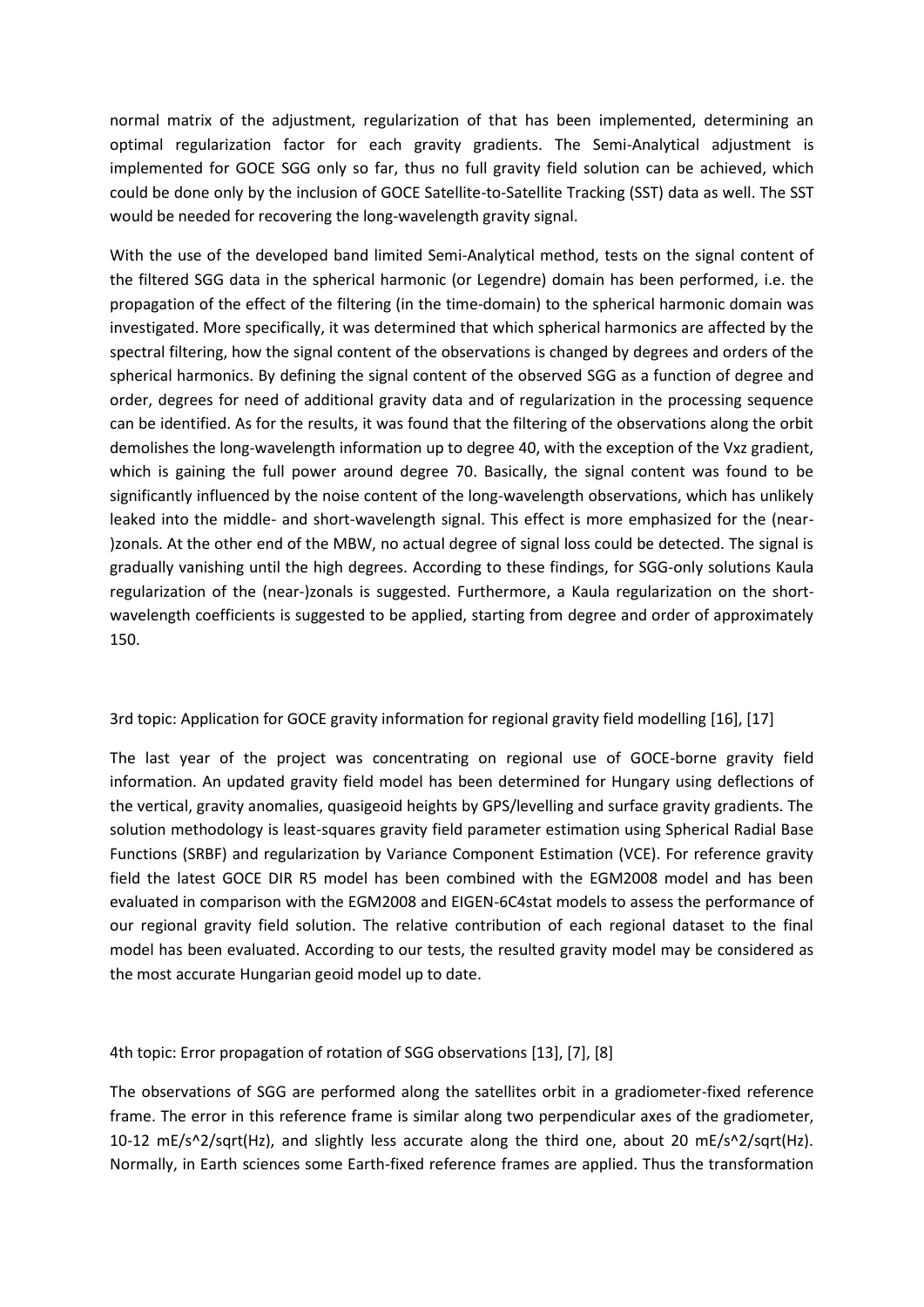of the gradiometer-fixed observables to Earth-fixed is unavoidable. The error propagation due to transformation was analysed.

According to the investigations, it was found that the rotational sequence incorporates the errors of the third axis into the measurements of the two more accurate axes, resulting in a notable drop of accuracy in total. Therefore it is suggested to perform the analysis in the gradiometer-fixed reference frame. It results in an unusual solution, as all the processing equations should beforehand be rotated to the gradiometer-fixed reference frame and filtered to the MBW. So the system of processing equations become time-variable and each epochs of observation must be treated separately. With this manner, however, the loss of accuracy can be avoided.

5th topic: On the computation of truncation coefficients for the extended Stokes function [14], [15]

Due to the most recent satellite missions, such as GOCE, the knowledge of the gravity field is improved both in accuracy and in resolution (i.e. the maximal degree and order of the spherical harmonics determined in the model). Their use for several applications requires the evaluation of truncation coefficients that are products of high degree Legendre polynomials and a kernel function over a given domain. The oscillating characteristics of the integrands make to evaluate them difficult. An accurate quadrature is derived for fast computation of these integrals based on the Glaser-Liu-Rokhlin root finding algorithm and the Gauss-Lobatto quadrature between the roots. The algorithm has successfully been applied to eliminate the known instability of earlier recursive computation techniques, which is demonstrated for high degrees and altitudes.

6th topic: Temporal variations of gravity [11], [6], [10], [1], [4], [2], [3]

Some years ago there were attempts to use GOCE observations for determining temporal variations of the gravity field. It was found, however, that even though the GOCE observations are obviously affected by the temporal varying gravity, the temporal variation content of the GOCE signal alone is not sufficient for determining temporal variation of geophysical processes, only by combining them with GRACE observations.

According to that, investigations with temporal gravity field variation have been performed. With the use of GRACE gravity field models, hydrological investigations were performed for the basin of the La Plata river [11],[10]. According to our results, some days delay could be detected between the precipitation and the runoff, i.e. the mass surplus (detected by GRACE) was followed by a water level maximum (detected by gauges) some days later. It means that the water storage capacity of underground reservoirs in this basin has a small effect on the runoff. GRACE gravity field model data has also been used to determine mass variations over the Antarctic continent for investigating ice mass balance variations [6]. It was found that the Antarctic continent is either quite stable in its ice mass, or the presently available observations and models are not accurate enough to deliver reliable estimates of ice mass change. The only conspicuous ice mass changing process in this continent is the accelerating melting in the West Antarctica region.

In practice, temporal gravity variations are estimated based on sampled data. In the case of satelliteborne techniques, the sampling occurs along the orbit of the satellite, while in the case of terrestrial measurements, usually measurements in a monitoring network in repeated measurement campaigns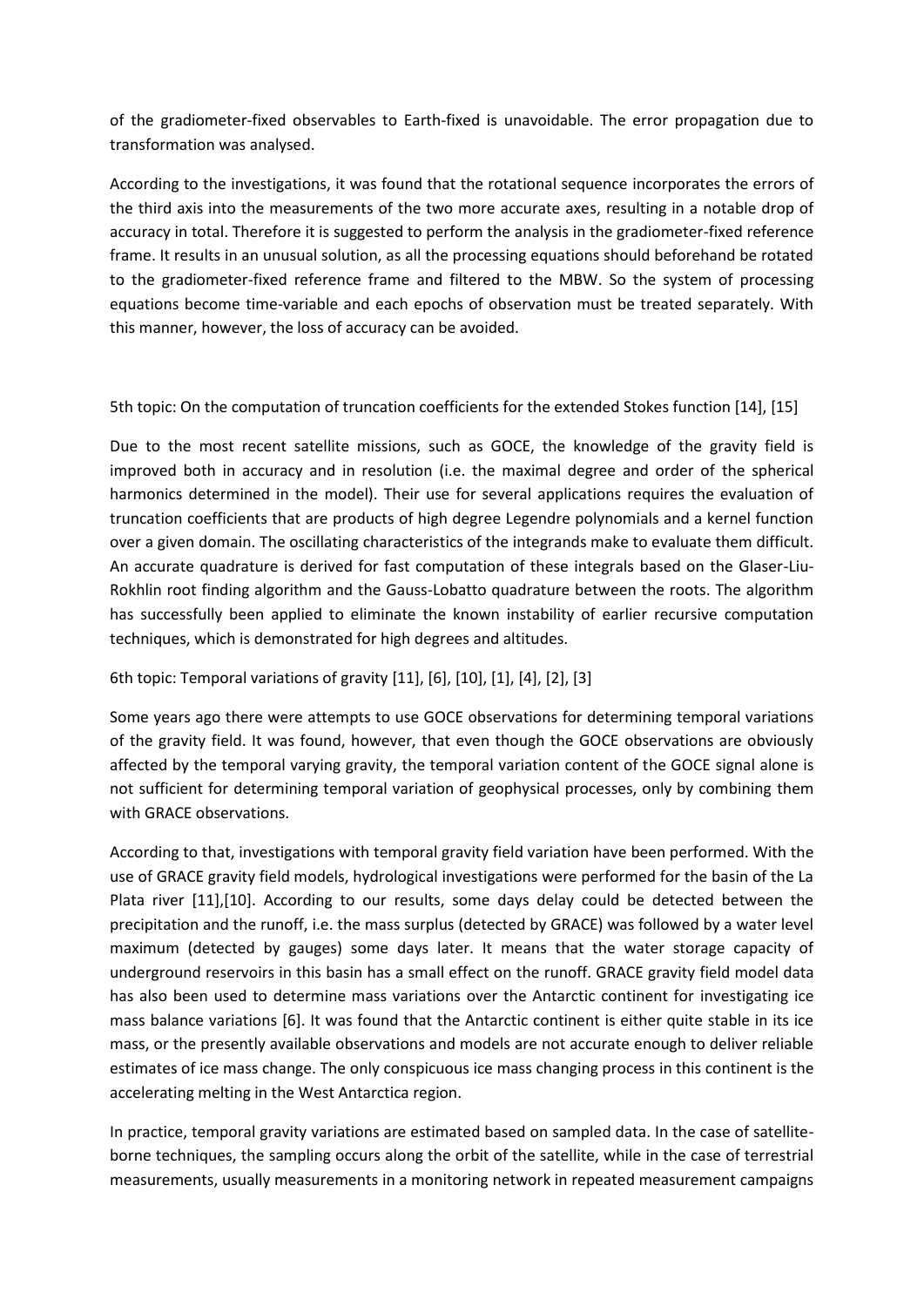at certain epochs are performed. In both cases, the discrete signal is an approximation of the continuous, real signal, which in any cases aliases the gravity variation estimate. For periodic temporal variations this error source is discussed in general, and applied for the GOCE satellite and for other geodetic measurements as well, c.f. [1] and [3]. A very similar sampling error can be defined in the space domain as well, i.e. the description of surfaces by point-wise data may be improper, as indicated by [4]. A supplementary tool for dealing with observed and averaged gravity signal using the Legendre polynomials were developed by [2].

## Postscript

As a closing of the OTKA project, a summarizing study on the GOCE satellite and the related researches in Hungary were presented in [9]. In order to make the results easily accessible by the public, a website has been created: http://www.geod.bme.hu/~fl/otka106118/otka106118.html

The website is purposely in Hungarian language to reach the Hungarian audience. The site provides direct links to the related papers as well.

### References

[1] Földváry L.: Processing of periodical, averaged signals in satellite geodesy, poster presentation at the IAG Scientific Assembly-n, 2013.09.01.-06., Potsdam, Germany, 2013

[2] Földváry, L.: Sine series expansion of associated Legendre functions, Acta Geodaetica et Geophysica, 50(2): 243-259, DOI 10.1007/s40328-014-0092-2, 2015

[3] Földváry, L.: Desmoothing of averaged periodical signals for geodetic applications, Geophysical Journal International, 201 (3): 1235-1250, DOI 10.1093/gji/ggv092, 2015

[4] Földváry, L., Csapó, G.: Folytonos felületek jellemezhetősége pontszerű adatokkal, 20 éves a Térinformatika Tanszék, Székesfehérvár December 15, 2014, pp 327-336, ISBN: 978-615-5460-27-2, 2014

[5] Földváry, L., Kemény, M., Asbóth, P.: Semi-analytical approach for adjusting GOCE SGG observations, 9th International Symposium on Applied Informatics and Related Areas - AIS2014, Székesfehérvár November 12, 2014, pp 31-36, ISBN: 978-615-5460-21-0, 2014

[6] Foldvary, L., Kiss, A., Su, Z.X., Wang, G. C., Wang, L.: Accuracy investigations of GRACE-borne ice mass variations in Antarctica, Earth Science Frontiers 22(4), p. 239-246, 2015

[7] Földváry L., Sujbert L.: Investigations on the band limited characteristics of GOCE gradients, poster presentation at the IAG Scientific Assembly-n, 2013.09.01.-06., Potsdam, Germany, 2013

[8] Földváry, L., Sujbert, L., Polgár, Zs.: A GOCE műhold gravitációs gradiens méréseinek szűrése és pontossági kérdései, Geomatikai Közlemények, vol. XVII., 33-45, 2014